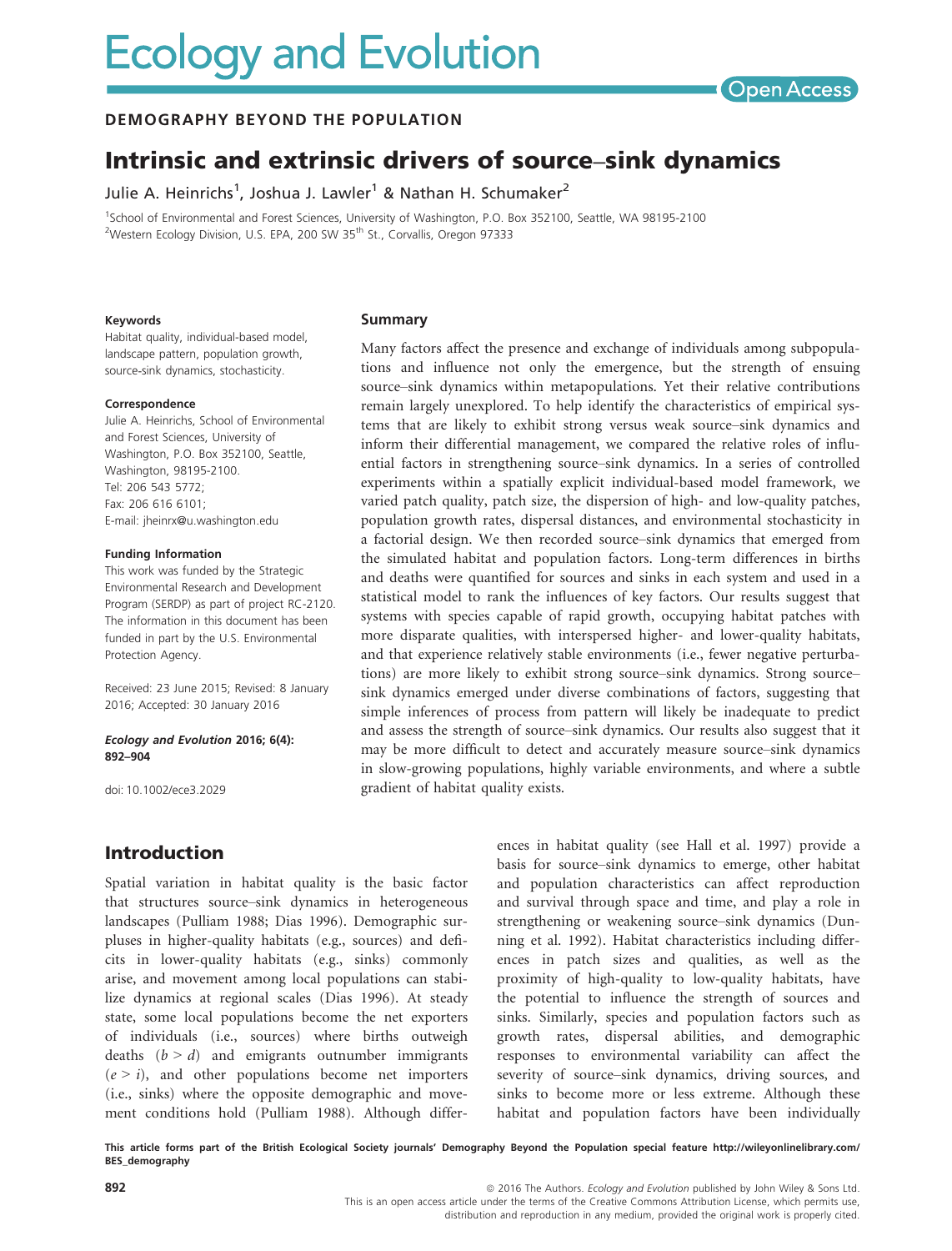found to affect source–sink dynamics, their relative importance is not well understood.

Populations are increasingly conceptualized and managed based on their source–sink status or the suspected presence of source–sink dynamics within the system. Hence, there is a clear practical need to be able to distinguish among source and sink populations. Differential management of sources and sinks can be particularly important in avoiding the counterproductive actions associated with falsely assuming that an animal's realized niche in a sink habitat represents their fundamental niche (Pulliam and Danielson 1991; Boughton 2000). Further, the large continuum of source–sink strengths ranging from minor asymmetries to overwhelming directional flows of individuals suggests that an understanding of the strength of the system and the factors that augment or diminish its strength has the potential to guide effective decisions and actions. Yet to date, studies have primarily evaluated the conditions under which source–sink dynamics are incited, with the limited evaluations of the factors that strengthen dynamics once incited.

Source–sink literature points to dispersal and habitat selection behavior as providing the basis for emergent source–sink dynamics in heterogeneous landscapes, directing the flow of individuals among habitats and resulting birth, death rates, and local densities. Source– sink dynamics can arise as a result of random dispersal (e.g., diffusion), as well as with passive dispersal mechanisms (e.g., exchange of a fixed or stable proportion of dispersers among asymmetrically sized populations; Boughton 2000). Ideal preemptive habitat selection behavior can also lead to source–sink dynamics, with animals that arrive first preempting the use of the best sites, maximizing their reproductive output and fitness. As population density increases, late arrivals are forced to settle in lower-quality habitats, potentially leading to lower reproductive success, higher mortality, and the creation of population sinks (Pulliam and Danielson 1991). In empirical populations, realistic animal dispersal and habitat selection can incorporate all these elements into complex decision processes that influence ensuing source–sink outcomes. We combine these forces to incite source–sink dynamics in a range of landscapes and life history characteristics, using a novel approach that incorporates mechanistic density-dependent habitat selection, the concepts of passive diffusion in emigrating from disparate-sized habitat patches, diffusion in the form of quasirandom walks through matrix to find habitat, and ideal preemption in excluding latecomers from the best sites.

To compare the relative influences of habitat and population factors on the strength of emergent source–sink systems, we simulated metapopulation dynamics in a range of controlled landscapes, using realistic movement and territorial animal behavior within the context of a spatially explicit individual-based population model. We used a set of hypothetical landscapes and species and six potential drivers (population growth rates, differential patch qualities and sizes, patch quality patterns, dispersal distances, and levels of environmental variation), in a factorial design to rank the influence of the different factors. To assess the consistency of landscape and population drivers of source–sink strength, we also examined their relative influence among alternative habitat selection scenarios with varying degrees of awareness of the landscape, habitat quality, and abilities to optimize fitness. Many animals occupy sink habitats, resulting from an inability to discern adverse fitness consequences (i.e., an ecological trap; Howe et al. 1991; Battin 2004), an unwillingness to emigrate elsewhere (e.g., strong site fidelities), or an improbability of surviving to the next opportunity to relocate (e.g., high overwinter mortality for kangaroo rats; Holt and Gaines 1992; Heinrichs et al. 2010). With limited knowledge of the landscape, we expected animals that are better able to detect habitat quality to select fitness-optimizing territories to a greater extent than less discerning animals, producing weaker source–sink systems (and the converse to have stronger dynamics).

We expected the strength of source–sink systems to depend on habitat and populations factors, influencing local population densities and density-dependent emigration, and to be driven by differences in habitat quality. As patch occupancy is a necessary precondition for local habitat quality to be important, factors increasing th size of potential colonizing populations were expected to strengthen source–sink dynamics. The ability for local populations to grow, reach carrying capacities, and induce density-dependent emigration and fitness consequences was expected to be a key driver of source–sink strength. We also expected that systems that were not challenged by periodic population depressions would produce stronger sources and sinks than those affected by perturbations. We expected that greater accessibility and propensity of individuals in sources to diffuse to sinks would strengthen source–sink dynamics. At stable state, we expected asymmetric patch sizes to strengthen system dynamics through passive dispersal mechanisms. Lastly, Species with longer dispersal distances relative to their territory size were expected to select better territories and maximize their fitness to a greater degree than shorter dispersers, weakening source–sink dynamics. Although we do not directly derive hypotheses for empirical populations, these general expectations lend themselves to thorough testing with empirical data. If supported, these hypotheses could be used to indicate systems with a high degree of correlation and dependency among populations,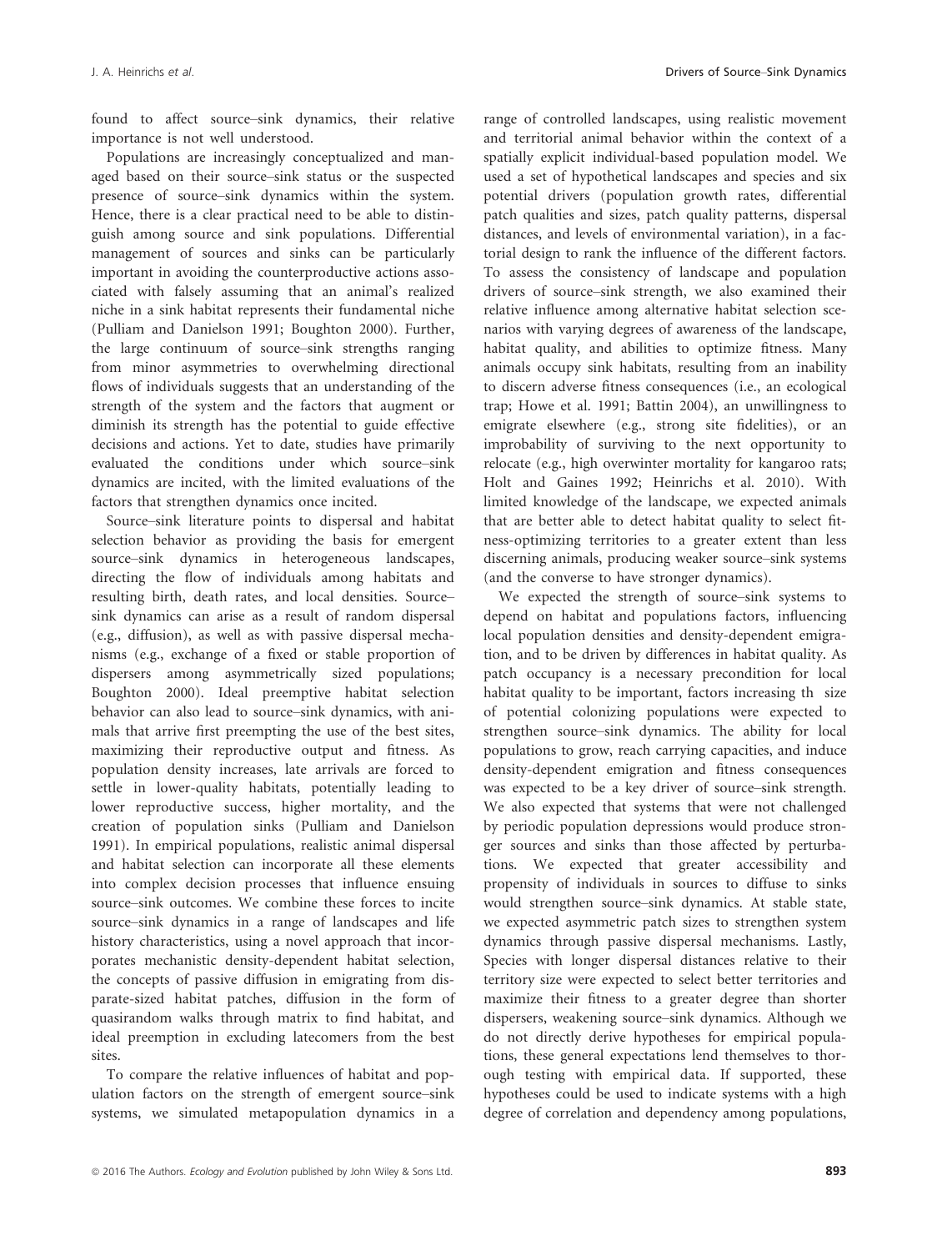the degree to which density-dependent regulation may be influencing population outcomes, and where source–sink dynamics may require additional effort to detect and quantify.

## Methods

#### Approach

To explore the influences of alternative landscapes and species and population traits, we designed a series of simple neutral landscapes (Gardner and O'Neill 1991) and ecological profiles (e.g., Vos et al. 2001; Wiegand et al. 2005). The neutral habitat models produced an array of landscapes that varied in patch size disparity, patch quality disparity, and proximity of high-quality to low-quality patches, while holding landscape conditions (habitat amount, overall quality, and fragmentation) constant. The ecological profiles were designed to represent a wide range of population growth rates (fecundity), dispersal distances, and responses to environmental variation. A spatially explicit individual-based model was then used to quantify emergent source–sink dynamics in all combinations of neutral landscapes and ecological profiles. Animal births, movements, and deaths were recorded throughout the landscape and used to assess the long-term difference in births and deaths for each local population, hereafter referred to as productivity. For each scenario, the difference in productivity among sources and sinks was used to measure source–sink strength. The influence of each landscape and population trait was assessed and ranked using linear regression.

#### Landscapes

We developed eight equivalent landscapes, each consisting of eight discrete circular patches embedded in an uninhabitable matrix which was permeable to movement (Fig. 1). Landscapes varied in the disparity of patch sizes and qualities, as well as the proximity of high- to lowquality patches, according to a factorial design. Although the distribution of patch sizes and qualities varied among landscapes, the total amount of habitat (10%), average quality of habitat, and locations of patch centroids remained constant in all landscapes.

Patch size disparity scenarios (low and high) were created by drawing individual patch sizes from 2 sets of bimodal distributions (with means of 125 size units) and modes of 100 and 150 in the low disparity scenario (hereafter, size disparity 50), and 50 and 200 for the high disparity scenario (hereafter, size disparity 150) and adjusted to meet total habitat amount criteria. In addition, we explored two scenarios in which the distribution of patch



Figure 1. Neutral landscapes varying in patch size disparity  $(x \text{ axes})$ , patch quality disparity (y axes; with higher numbers representing greater resource scores), and spatial gradient (A) or interspersion (B) of high- and low-quality patches.

qualities varied to lesser and greater extents among patches. We assigned patches a habitat quality score (1– 100 resource units), drawn from bimodal distributions (means = 50): to create a low disparity scenario (using modes of 40 and 60, hereafter referred to as quality disparity 20) and a high disparity scenario (using modes of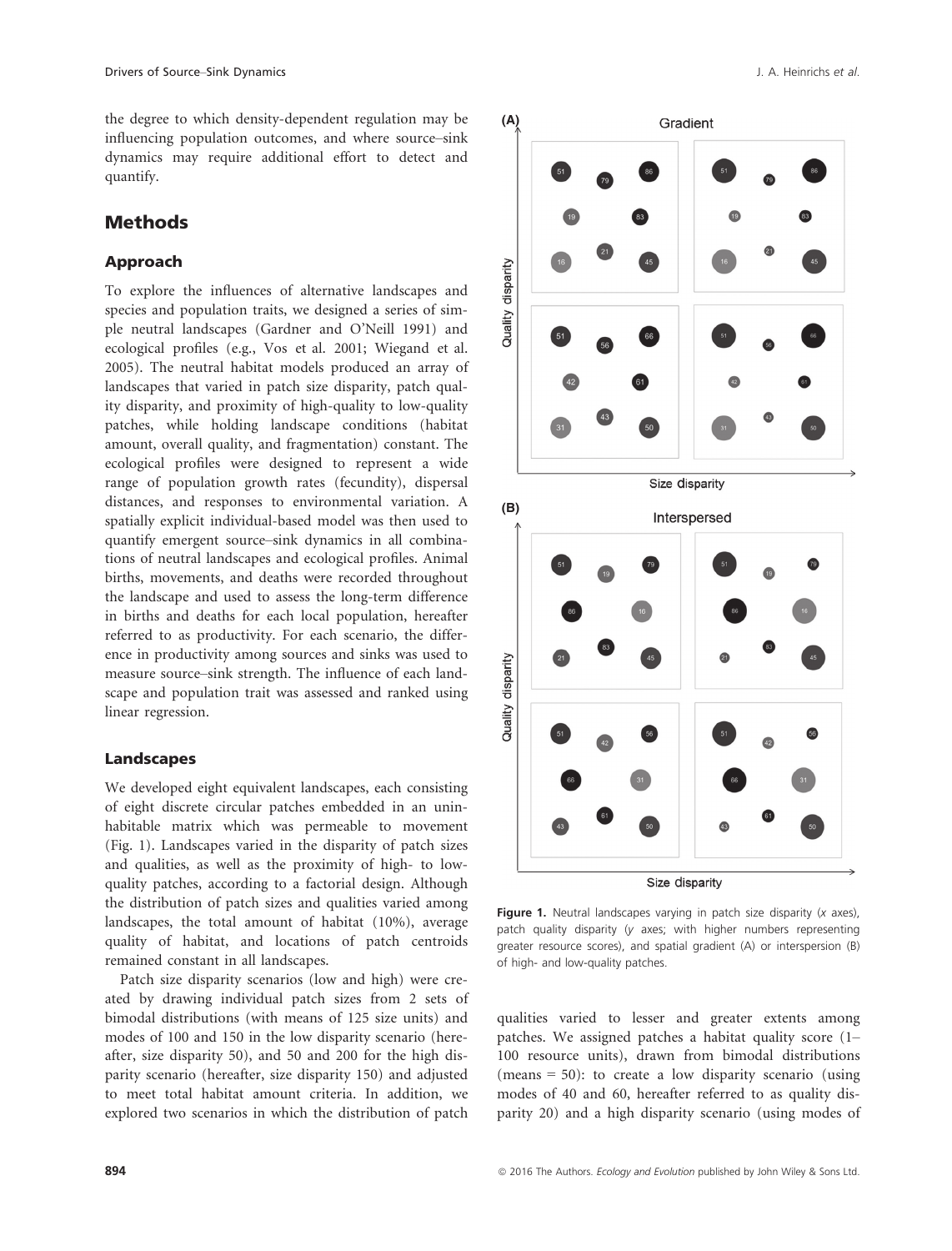20 and 80, hereafter referred to as quality disparity 40) and adjusted to meet landscape quality criteria. We varied the proximity of high- to low-quality patches using two patterns. Patches were either arranged along a habitat quality gradient, such that lowest and highest quality patches were clustered on opposite sides of the landscape (Fig. 1A), or high- and low-quality patches were interspersed and proximate (Fig. 1B).

#### Population model and ecological profiles

We used the spatially explicit individual-based modeling platform HexSim (version 2.3; Schumaker 2012), to construct a 3-stage, females-only population model (Fig. 2). Simulated animals interacted with habitat by moving through the landscape  $(200 \times 231$  hexagonal pixels) and searching for available territories. Each animal aimed to obtain an exclusive territory with the maximum possible resources within their maximum range size of 3 pixels (i.e., 3 pixels x quality score of  $100 = 300$  resource units). Individuals with smaller ranges were able to expand if adjacent areas were available for use in a later time step. Those able to meet the median resource requirement of



Figure 2. Annual cycle of simulation events as implemented in the naive population model. Initialization events, intermediary updating, and census functions are not shown.

150 units by acquiring half of the maximum possible resources were given average survival rates of 0.74 for adults, and 0.52 for juveniles, based on mean survival rates and life history data for 155 avian populations (Stahl and Oli 2006) and 50 mammal populations (Heppell et al. 2000). Territory holders that acquired more or less than the median target level of habitat received linearly scaled survival rates that increased or decreased with their level of resources.

In initial simulations, we created a breath of ecological profiles to explore a range of responses to growth rates, environmental variation, and dispersal abilities. We were interested in examining the rate at which populations were able to recover from population downturns and return to carrying capacities, rather than exploring  $r$  vs.  $K$ life history strategies that often trade-off survivorship and fecundity. Hence, we modeled populations with a range of growth rates. Population growth rates were the emergent properties of simulations, but were influenced by the ability of species to reproduce. We explored a range of growth rates by varying fecundity rates (0.75, 1.25, 1.75) among species. Territory-holding adult females could reproduce, but floaters (without territories), juveniles, and subadults could not. Resulting growth  $(\lambda)$  values varied between ~0.5 and 2.0. We simulated three different levels of environmental variation that influenced the severity of periodic adverse conditions: no variation, minor variation, and major variation. Random selections from the lower half of a truncated normal distribution, that is, with a mean of 1.0 and standard deviations of 0.0 (no variation), 0.1 (minor variation), or 0.5 (major variation), determined the degree to which periodic environmental events reduced the survival rates for all individuals. The affected year was selected from a stratified random sample with 10 events/100 years. The affected year and associated severity were replicated across all simulation runs for a given scenario.

We created two movement scenarios for comparison by assigning juvenile (and new floater) dispersal distances that were sufficient to (1) reach the nearest few neighbor patches (200 pixels) or (2) move anywhere in the landscape (2000 pixels). In both these scenarios (nearest neighbors and unlimited neighbors), individuals moved in a quasirandom walk with forward momentum (75% autocorrelation in path direction). Exploration for a suitable territory was triggered if an individual encountered three adjacent hexagons of habitat after moving over 50 hexagons away from their natal territory, allowing individuals at the center of a patch to leave even the largest patches and generating a greater degree of passive dispersal away from smaller (rather than larger) patches. Dispersing individuals had a preference to move toward high-quality habitat in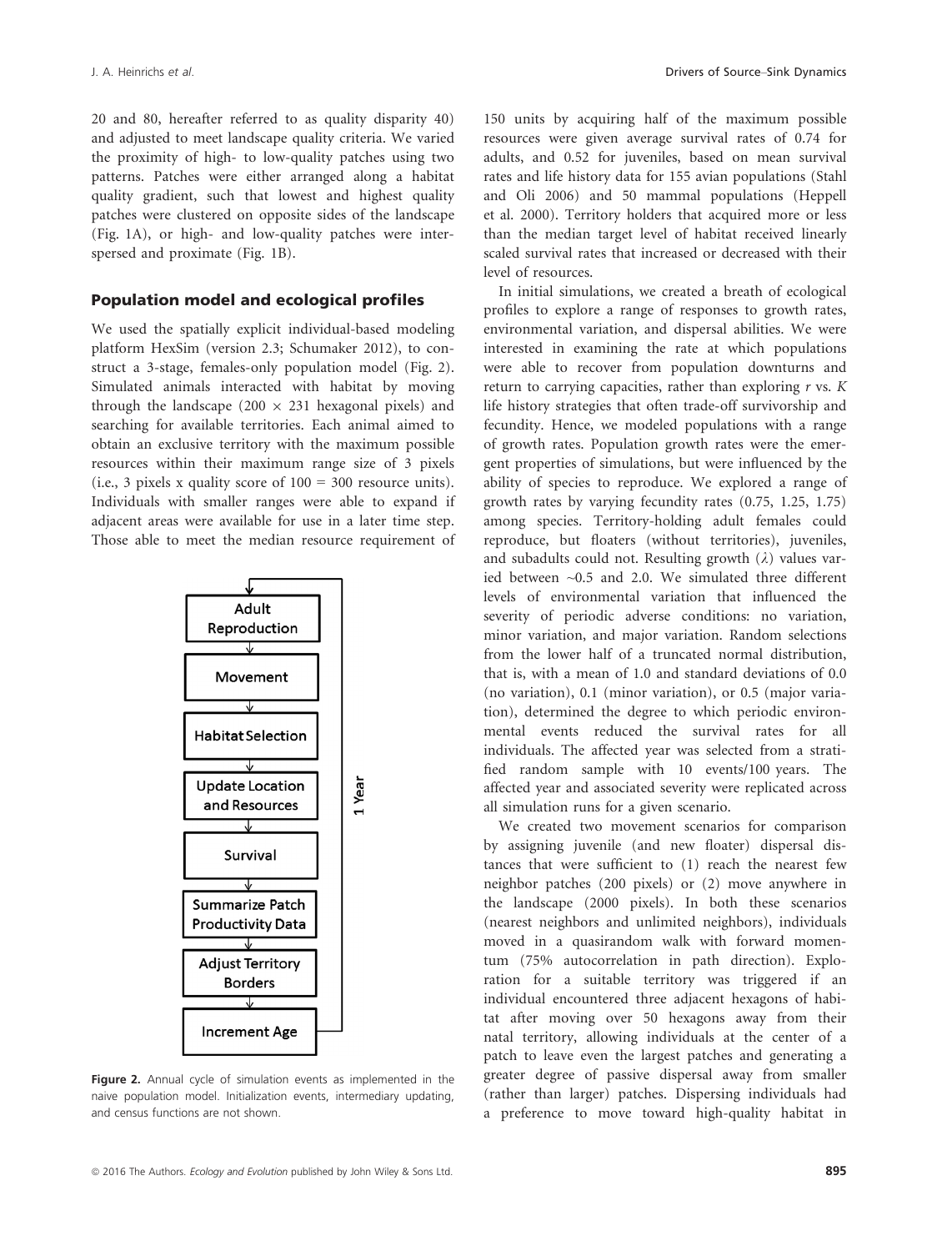their vicinity, with a strength that increased linearly with the pixel score. Hence, individuals were more likely to passively disperse away from low quality than high-quality patches. Natal dispersal was mechanistically influenced by local density conditions. When density was high, natal dispersers travelled farther searching for a vacant location than if density was low.

#### Naive selection

To assess the influences of habitat and population factors on the strength of source–sink dynamics, we first evaluated the population outcomes using a naive habitat selection strategy. In this scenario, animals had limited knowledge of the landscape and were unaware of patch locations, habitat qualities, and densities beyond their individual experiences. Animals moved through the landscape in search of habitat, and those unable to obtain a suitable territory did not survive to the year. Individuals sought to occupy the highest quality, empty habitat within their search area, but had a limited spatial extent in which to make this determination after dispersing. Hence, individuals often occupied the first available, suitable territory that was encountered and remained there until death, with no subsequent movement to optimize fitness. The first animal to claim territory preempted subsequent individuals from using associated resources. In high-density conditions, mechanistic emigration relocated juvenile dispersers to other patches.

For the naive habitat selection scenario, we simulated population dynamics using the above-described modeling construct for 144 scenarios in a factorial design, combining 18 ecological profiles with eight neutral landscapes; however, rapid extinctions occurred in eight scenarios, reducing the sample size to 136. Simulations began with 100 females placed randomly within habitat patches, and population dynamics were assessed for the last 100 years of a 300-year simulation, wherein population abundance generally fluctuated about a consistent mean. For each scenario, we ran 10 replicate simulations. Response surfaces were constructed to expand the parameter space and visualize the combinations of influential variables that yielded particularly strong or weak source–sink dynamics (i.e., top three factors). Additional levels of population growth potential (fecun- $\text{div}$  = 0.5, 1.25, 1.75) in combination with patch quality disparity (disparity alternative 40 with modes of 30 and 70), or environmental variation (0.25, 0.75, 1), were examined for visualization. Pattern, patch size disparity, and dispersal distance factors were held constant at levels that increased the strength of source–sink dynamics (See Appendix S1).

#### Informed selection

To evaluate the sensitivity of the drivers of source–sink strength to habitat awareness and selection, we evaluated an alternative scenario in which animals were cognizant of habitat quality and able to adjust their location through time to better optimize their fitness. Individuals did not have complete knowledge of their surroundings, but could discern low quality from high quality and could emigrate from lower-quality patches in search of higherquality patches each year. Animals were also more discerning of habitat quality during movement and initial habitat selection (requiring high-quality pixel values to trigger early stopping during movement), and their dispersal movements among patches were highly successful (individuals whose movement ended in the nonhabitat matrix were allowed to proceed to the nearest patch), emulating increased knowledge of the landscape. In lower-quality patches, all individuals would emigrate each year in search of higher-quality habitat. This qualityinduced emigration was required for all individuals in the lowest quality patch in each landscape and any other patches with mean pixel scores <31/100, implicating another two low-quality patches in higher-quality disparity scenarios (quality disparity 20, 60, and additionally 40; see below). Preemptive habitat selection was strengthened by allowing older individuals to preempt younger individuals arriving at the same location.

The informed habitat selection simulations focused on a subset of parameter space, chosen to maximize the breadth of parameter space for variables found to be important in the initial, naive scenario. Specifically, we evaluated the relative influences of the following drivers on the emergent strengths of sources and sinks using the following 36 factorial combinations: population growth potential (fecundity =  $0.50$ ,  $1.00$ ,  $1.75$ ), habitat quality disparity (alternatives 20 and 60; along with 40 which uses quality modes of 30 and 70), the pattern of highand low-quality patches (interspersed vs. gradient), and the degree of environmental variation (stochasticity  $SD = 0$ , 1.0). Based on the results of the naive selection strategy, we held patch size disparity and dispersal distance variables constant at their strongest levels.

#### Source–sink metrics and analysis

We recorded the locations of individual births, immigrations, deaths, and emigrations, summarized the data for each patch, and assigned a productivity metric equal to births–deaths to each patch. Patches were deemed sources if local births exceeded deaths and sinks if deaths exceeded births over a 100-year period. Movement among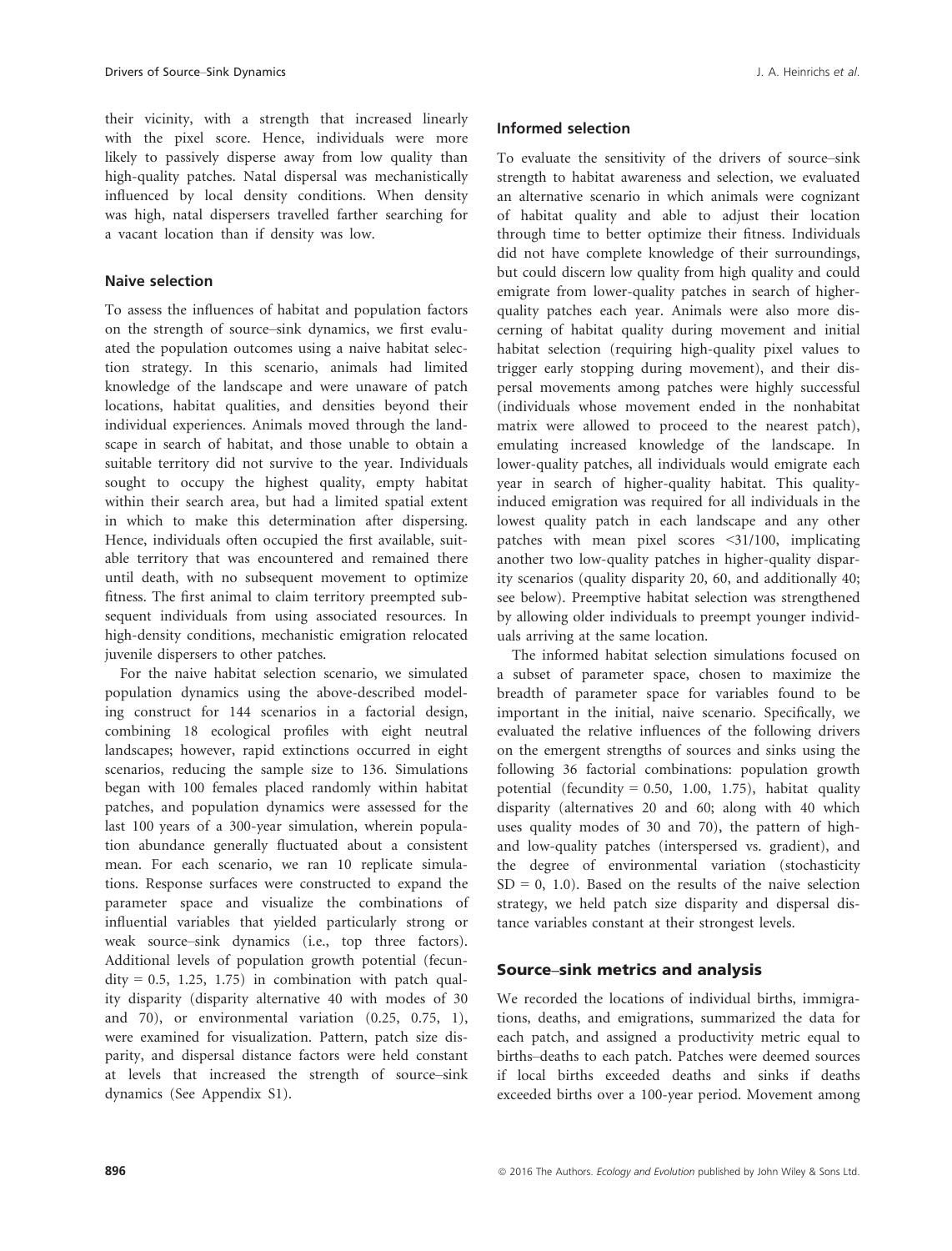patches was accounted for in this metric by the individuals' subsequent contribution to the local birth or death tally, and using this construct, births–deaths approximates emigration – immigration at a steady state (Schumaker et al. 2014). To assess the system-wide strength of source–sink dynamics, we also developed a second metric called productivity disparity, calculated as the difference between the average productivity  $(b-d)$  values of all sources and the average productivity values of all sinks in each landscape. At steady state, we expected a little variability in the source–sink status and the strength of patches in each scenario; therefore, demographic and movement information was averaged across the 10 replicate simulations. We assessed the influences of habitat and population factors on productivity disparity using analysis of variance (ANOVA) and ranked each factor using standardized effect sizes.

Alternative response metrics were also explored in the naive selection analysis to assess the sensitivity of the order of importance of the habitat and population traits to the choice of metrics. We examined metrics that used emigration and immigration data to weight patch productivity values and functionally describe patch contribution to the regional network. We also calculated the long-term difference in productivity between the single most productive source and the single most consumptive sink in each landscape. Importance rankings were generally robust to the chosen metric, with the same top two factors being consistently identified across all models, and only minor variation in rankings observed among the less influential variables. We used the metric (productivity disparity) associated with the highest  $R^2$  model value to select the response variable in the naive selection models and retained the same metric for the informed selection models. For the naive selection scenario, we subsequently examined the relative influence of supporting factors while holding the most influential variable constant.

### Results

#### Naive selection scenarios – general observations

Despite each landscape containing an equal number of high- and low-quality patches, the observed number of sources and sinks ranged from 7 sources and 1 sink to 2 sources and 6 sinks at stable state. We did not observe any systems with only sources or only sinks at equilibrium. The system with the highest productivity disparity had the following characteristics: highest growth (fecundity) rate and highest patch quality disparity levels, no environmental variation, high quality interspersed with low-quality patches, and a limited dispersal ability (along with low patch size disparity). These variables and associated levels also predicted the system with the single strongest source, with the substitution of higher patch size disparity over low size disparity (Fig. 3 –left). The system producing the single strongest sink was almost identical to that producing the strongest source, differing only in that the strongest sink scenario did not limit dispersal to the nearby neighbor patches.

We expected the weakest source–sink systems to be produced by the species–landscape combinations with the opposite characteristics of the strongest source–sink systems. Rapid extinction precluded analysis of this specific scenario, but of those that reached steady state, the weakest source–sink dynamics were produced by systems with the lowest fecundity and patch quality disparity. The weakest source–sink systems were also characterized by an intermediate level of stochastic variation, interspersed pattern of high- and low-quality patches, and the limited dispersal. We expected that longer dispersal distances would weaken the effect of source–sink pattern on the severity of dynamics, and we observed this effect in gradient but not in interspersed landscapes.

Figure 3. Study system yielding the strongest single source (A), and a contrasting system with weaker source-sink dynamics and sources and sinks (B). The strength of sources (So), sinks (Si) are represented by their average annual local productivity (births-deaths). Net movements among habitat patches are represented by arrows, with thicker lines indicating greater net annual movement, averaged among replicates. Exchanges of  $\leq 1$ net individuals were excluded. Darker circles represent higher-quality habitat patches.



 $+139$ 

So

 $-18$ 

G

S

 $-48$ 

 $-38$ 

ெ

 $+160$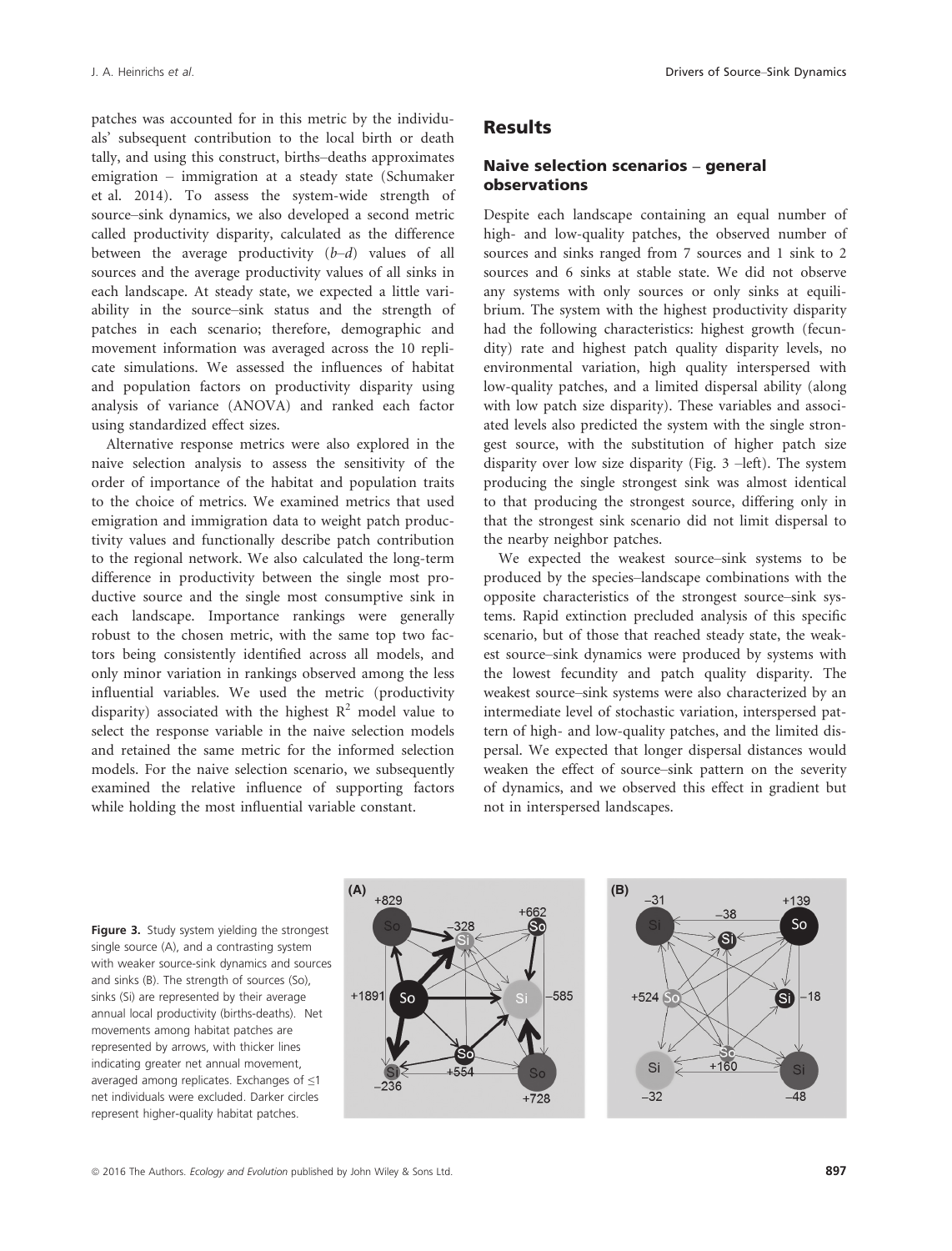The source–sink status of individual patches was not always easily inferred from local habitat quality. Although source status tended to be more predictable in stronger source–sink systems (e.g., Fig.  $3$  – left), source–sink status was less related to quality in weaker systems (e.g., Fig. 3 – right with opposing growth rates, levels of variation, and landscape patterns, and equivalent quality, size, and dispersal characteristics to those on the left). Under weaker source–sink dynamics, some of the higher-quality patches behaved as weak population sinks, whereas some of the moderate-quality patches were the most productive sources in the landscape.

Some degree of compensation was observed among growth and secondary factors. Productivity disparity was particularly responsive to reductions in environmental variation or increases in quality disparity when population growth rates were low. In response surfaces, the influence of population growth was modulated by habitat quality disparity (e.g., Figure S1 – Appendix). The strength of source–sink dynamics under low-quality disparity was nearly a third of that observed under high disparity conditions, with a threshold increase in productivity disparity under a moderate quality disparity scenario. Higher levels of quality disparity yielded more incremental increases in productivity disparity with the increasing levels of population growth (Figure S1 – Appendix).

#### Naive selection scenarios – factorial analysis

When animals were limited in their ability to discern and respond to habitat quality in the naive habitat selection scenarios, population growth potential (as approximated with fecundity) had the greatest effect on productivity disparity (Table 1), with higher growth potential associated with the greater productivity differences among sources and sinks. The disparity in quality among habitat patches exerted the second greatest influence on productivity disparity, with greater quality disparity yielding stronger source–sink dynamics. Species responses to environmental variation as well as the proximity of sources to sinks (pattern) also ranked highly, accounting for  $\sim$ 39% and 38% of the influence of growth on productivity disparity (respectively, Fig. 4). All else being equal, lesser degrees of environmental variation and scenarios with high quality interspersed with low-quality patches, rather than along a quality gradient, resulted in greater productivity disparity. Disparity in patch size and dispersal distances had weaker influences on the strength of source–sink dynamics, with 8% of the influence of the top ranked variable (Fig. 4). Shorter-distance dispersal was associated with stronger source–sink dynamics, as was greater disparity in patch sizes. These variables were significant at  $P \leq 0.1$  and were modestly more influential when alternative metrics were tested.

When population growth rate was held constant at each level, habitat quality consistently became the most important driver of source–sink strength (Fig. 5). The slowest growing populations displayed the greatest response to habitat quality disparity among patches, with lesser contributions from other variables. In contrast, the fastest growing populations displayed a diminished response to habitat quality although it was still the most influential factor.

#### Informed selection scenarios – factorial analysis

When animals had increased knowledge of the landscape and were more successful at moving to and selecting better habitat, population growth potential still emerged as the most influential variable (Table 2) driving the strength of source–sink dynamics, with slightly greater influence than in the naive selection scenario. The rank order of the second-most influential variable was altered compared to the naive scenario, with the influence of environmental variation becoming more important than patch quality disparity (Fig. 4).

**Table 1.** Influence of habitat and population variables on productivity disparity in the naive habitat selection scenario ( $N = 136$ ), as described by the standardized effect sizes ( $R^2 = 0.86$ ; F Ratio = 134.64; Prob > F = <0.0001).

| Variable     | Rank | Estimate    | <b>SE</b> | t ratio | Prob >  t | Std $\beta$ |
|--------------|------|-------------|-----------|---------|-----------|-------------|
| Intercept    |      | 67275.23    | 14598.50  | 4.61    | < 0.0001  | 0           |
| Growth       |      | 60088.11    | 2772.75   | 21.67   | < 0.0001  | 0.7154      |
| Quality      |      | 971.13      | 55.58     | 17.47   | < 0.0001  | 0.5754      |
| Variation    |      | $-44426.36$ | 5319.20   | $-8.35$ | < 0.0001  | $-0.2759$   |
| Pattern [gr] | 4    | $-2202.95$  | 265.29    | $-8.30$ | < 0.0001  | $-0.2713$   |
| Dispersal    |      | $-2.15$     | 1.22      | $-1.76$ | 0.0809    | $-0.0575$   |
| Size         |      | $-36.65$    | 22.02     | $-1.66$ | 0.0984    | $-0.0544$   |

Growth = Population growth potential (fecundity); Variation = stochastic environmental variation; Pattern = proximity of high- to low-quality patches; Quality = patch quality disparity; Size = patch size disparity; Dispersal = dispersal ability.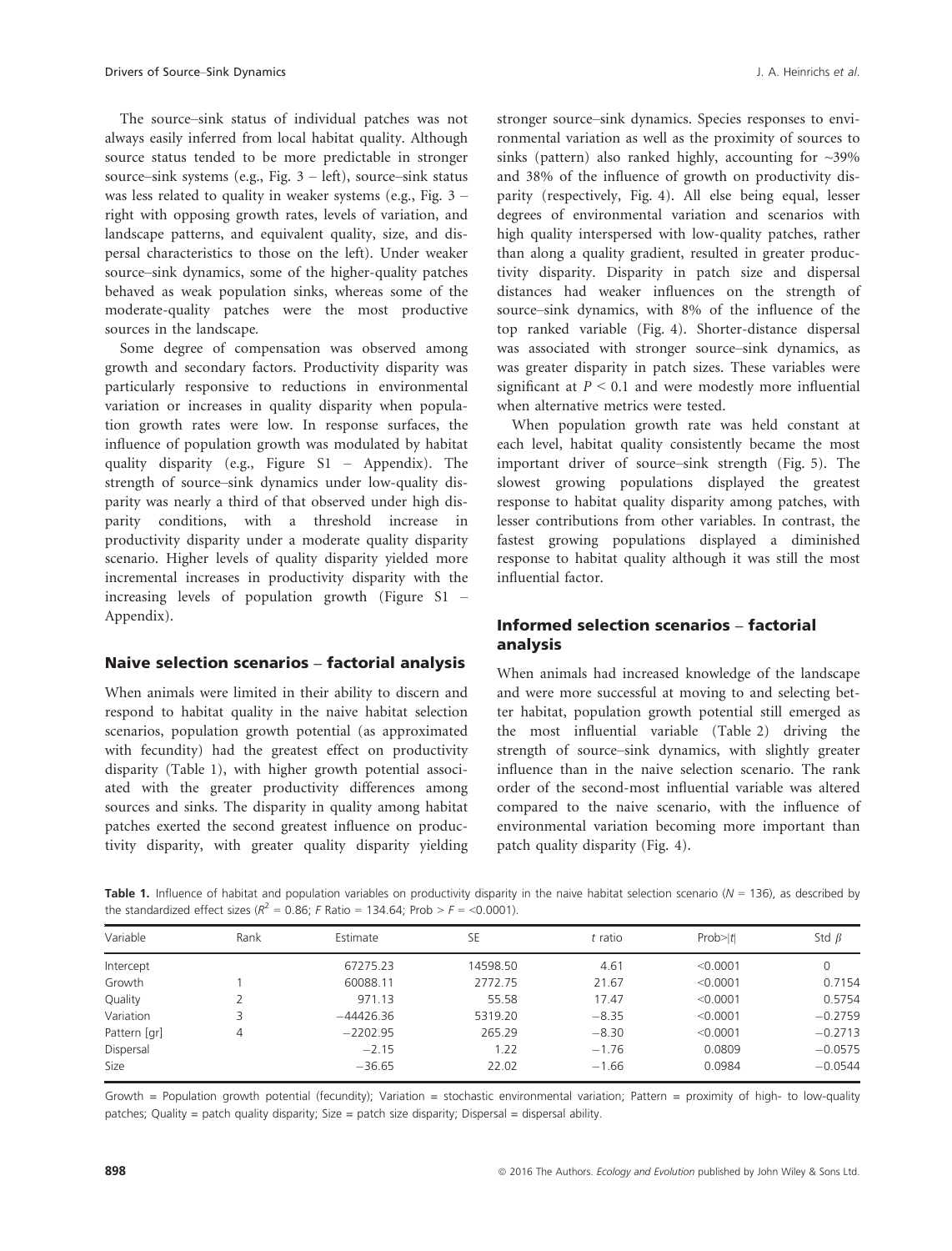The strongest mean difference among source and sink strength was observed in a scenario with the highest examined growth potential level (fecundity  $= 1.75$ ), no environmental catastrophes (variation  $= 0.0$ ), the greatest level of quality disparity among patches (80), and an interspersed pattern of high- and low-quality patches. The habitat population scenario with the opposing characteristics that was expected to have the weakest source–sink dynamics went extinct before data were collected. The weakest observed dynamics were generated from the combined influences of the lowest growth level (fecun- $\text{div} y = 0.5$ ), higher environmental variability (1.0), a moderate level of patch quality disparity (40), and patches arranged along a gradient of qualities.

In general, the emergent source–sink systems that were influenced by informed habitat selection were weaker than those produced by naive habitat selection. On aver-



**Figure 4.** Proportional influences (Std  $\beta_i$ /Std  $\beta_i$ <sub>Max</sub>) of key habitat and population factors in both naive and informed habitat selection scenarios.



**Figure 5.** Relative influences (Absolute Std  $\beta_i$  values  $\times$  100) of key habitat and population factors, holding population growth levels constant at 1.75, 1.25, and 0.75 in naive habitat selection scenarios.

age, the informed habitat selection scenario produced source–sink dynamics that were 73% of the strength of those of the naive scenarios (using only comparable scenarios with short dispersal distances and high patch size disparity), with less variation in source–sink strength among populations and landscapes.

#### **Discussion**

#### Relative influence

Many factors have been found to incite source–sink dynamics, yet their relative contributions in strengthening dynamics remained relatively unexplored. In an effort to help identify the characteristics of systems that are likely to exhibit strong source–sink dynamics, we compared the roles of influential factors in strengthening source–sink dynamics in a series of controlled simulation experiments to generate hypotheses for future exploration with empirical data. Our results suggest that systems with species capable of rapid growth, occupying habitat patches with more disparate qualities among patches, and in relatively stable environments (i.e., fewer negative perturbations), are more likely to exhibit strong source–sink dynamics. The pattern of high- and low-quality habitats was also influential in inciting and strengthening dynamics. Dispersal ability and differences in patch sizes had weaker impacts. Although some factors were much stronger drivers than others, strong source–sink dynamics emerged under a range of factors in multiple different scenarios, suggesting that multiple lines of data and inference are likely to be needed to predict the strength of source–sink dynamics.

In both the naive and informed habitat selection scenarios, the strongest driver of source–sink dynamics was population growth (i.e., fecundity). Although the intuitive expectation is that differential habitat quality drives source–sink dynamics, our simulations suggest that heterogeneous habitat quality provides an influential stage upon which density-regulated populations can act to further strengthen source–sink dynamics. Smaller, slowgrowing populations operate more frequently below carrying capacity, where there is less impetus for densitydependent emigration from natal patches and less exposure to survival and reproductive limitations. This weakened sources and sinks over populations are capable of faster slower growth in our simulations. Although stronger source–sink dynamics were associated with higher population sizes, this relationship was increasingly variable in regional populations with stronger dynamics, indicating that that population size alone is unlikely to generally predict source–sink severity. The combination of population growth potential and population size relative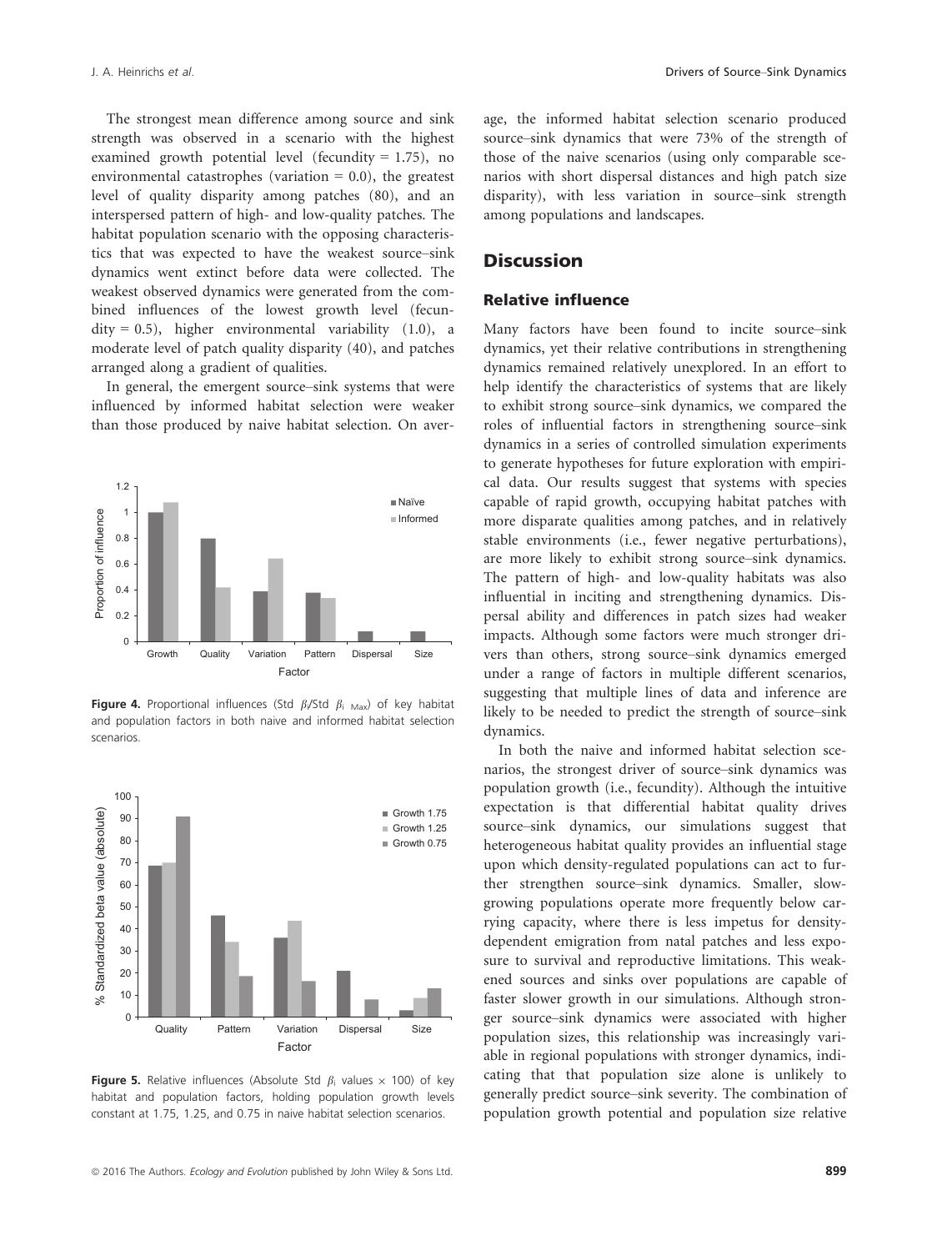| Variable     | Rank | Estimate    | SE       | t Ratio | Prob >  t | Std $\beta$ |
|--------------|------|-------------|----------|---------|-----------|-------------|
| Intercept    |      | $-21680.37$ | 12406.52 | $-1.75$ | 0.0939    |             |
| Growth       |      | 43781.14    | 5878.86  | 7.45    | < 0001    | 0.7707      |
| Variation    |      | $-26373.48$ | 5757.39  | $-4.58$ | 0.0001    | $-0.4607$   |
| Quality      |      | 562.19      | 190.92   | 2.94    | 0.0073    | 0.3010      |
| Pattern [gr] | 4    | $-6873.41$  | 2825.47  | $-2.43$ | 0.0232    | $-0.2420$   |

Table 2. Influence of habitat and population variables on productivity disparity in the informed habitat selection scenario ( $N = 28$ ), as described by the standardized effect sizes ( $R^2 = 0.78$ ; F Ratio = 20.03; Prob > F = <0.0001).

Growth, population growth potential; variation, stochastic environmental variation; pattern, proximity of high- to low-quality patches; quality, patch quality disparity. Dispersal distance (short) and patch size disparity (level 150) were held constant among simulation scenarios.

to carrying capacities may better predict the strength of source–sink dynamics. As demographic rates are themselves a function of inherent species characteristics, as well as current and past environmental drivers (Treurnicht et al. 2016), future research could decompose population growth in specific systems to gain a more complete indication of the key demographic drivers influencing source– sink dynamics.

Our results indicate that systems with greater disparity in habitat quality among patches are likely to incite and produce stronger source–sink dynamics, with the strongest dynamics emerging in systems with both high quality disparity and population growth. Species with inherently lower capacities for population growth (e.g., lower fecundity rates) with a naive habitat selection strategy may be particularly sensitive to the disparity of habitat quality among patches (e.g., growth 0.75 in Fig. 5), and the ensuing source–sink dynamics may be largely driven by habitat quality differences. Species subject to greater intensities and durations of density-dependant population regulation (e.g., growth  $= 1.75$  in Fig. 5) were still primarily influenced by habitat quality disparity, but variation, pattern, and dispersal factors weighted in more heavily than in low-growth scenarios. Across different kinds of systems, habitat quality information is likely to be helpful in inferring the presence of source–sink dynamics; however, this information alone is unlikely to accurately predict the strength of dynamics. Habitat quality disparity may better indicate the strength of source– sink dynamics among populations of the same species or groups of species with a similar low potential for population growth. Response surfaces indicate that threshold effects may exist (e.g., low quality  $=$  ~40% of the value of high quality), above which quality disparity among patches may produce much stronger source–sink dynamics. Such thresholds may complicate source–sink strength inferences based on quality disparity data. Habitat quality disparity may also be more important than described here for species who are unable to expand their territories to compensate for a low quality or quantity of resources, or philopatric social organisms that share resources (e.g., scramble competition) with an unwillingness to relocate or break up the group.

Environmental stability and the spatial pattern of sources and sinks were also important in predicting the strength of sources–sink dynamics. When used in combination with population growth and quality disparity information, environmental stability may indicate the presence and strength of source–sink dynamics, particularly for species with the informed habitat selection. Temporal fluctuations in demographic rates can influence the magnitude and duration of density-dependent effects (e.g., alteration of dispersal patterns; Holt 1996; Virgl and Messier 2000) and influence the strength of source–sink dynamics. In our model, populations subject to weak environmental variation experienced only minor reductions in abundance and maintained higher average population sizes than populations more strongly affected by variation. Through time, higher-quality patches were strengthened as a result of more consistent occupancy and higher local population densities. Emigration from highly occupied patches to lesser quality patches strengthened sinks and created greater disparity in productivity among sources and sinks. For species with the informed habitat selection, population stability leading to densitydependent movement was more important than habitat quality disparity. With the recognition of lower-quality habitat, the ability to leave in search of better habitat with higher dispersal success, informed species could seek out locations that better optimize their fitness, predictably weakening the impact of habitat quality disparity. As our examination was restricted to periodic stressors or catastrophes, future studies could invoke different kinds of environmental stochasticity affecting population dynamics including positive autocorrelation (e.g., Crone 2016) to further assess the sensitivity of source-sink strength to environmental variability.

The likelihood that individuals leaving sources can successfully reach a sink is generally expected to affect the strength of sources and sinks (Pulliam 1988; Walters 2001; Holland et al. 2009). Sinks that are proximate to sources (e.g., interspersed) are more likely to be encoun-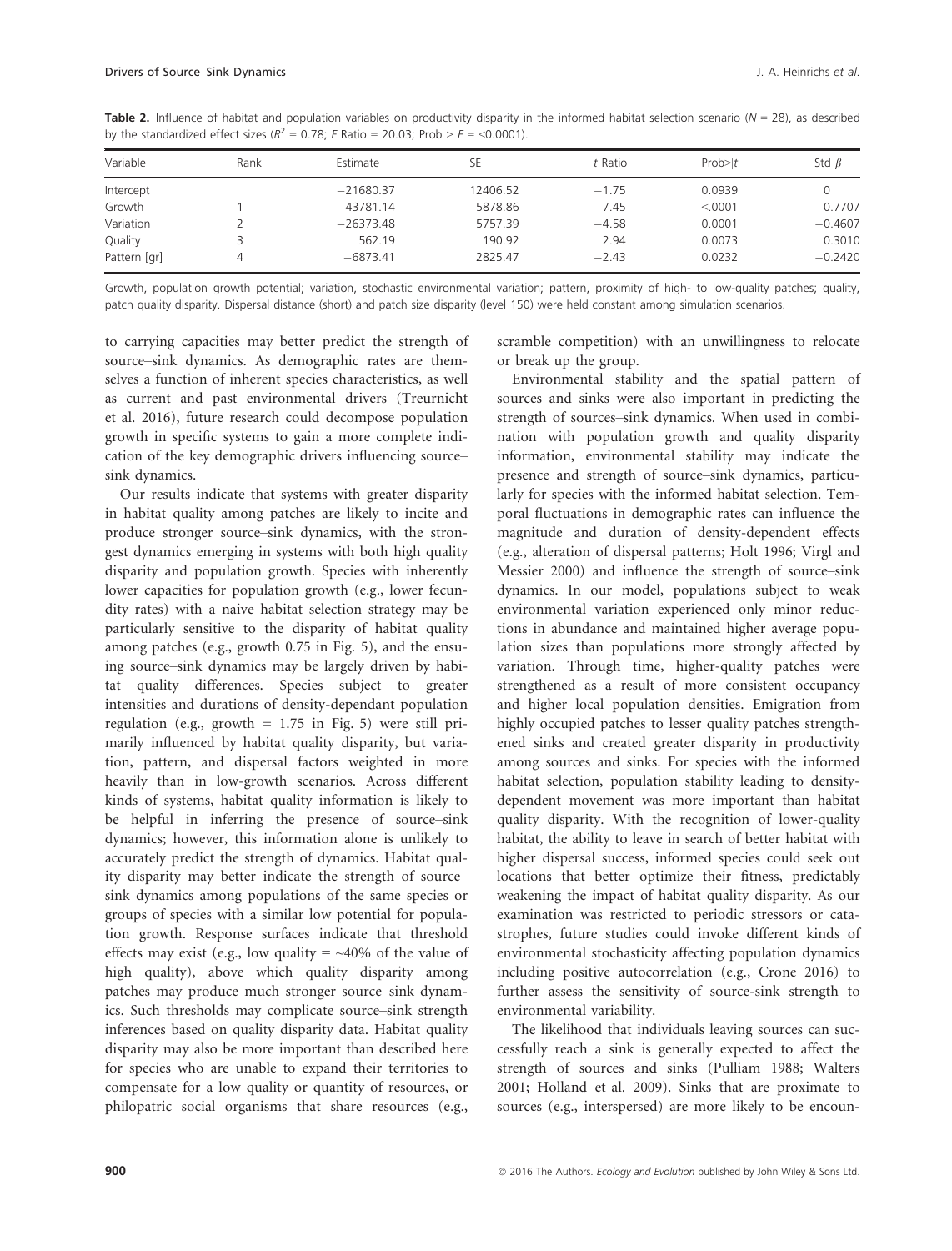tered and occupied by emigrants from sources, strengthening nearby sinks and their contribution to overall dynamics. Conversely, clustered sinks (e.g., low-quality patches along a habitat quality gradient) can result in lower population persistence (Matthews and Gonzalez 2007), indicating that lower population sizes and high local extinction rates may reduce the long-term severity of sinks and diminish the overall strength of source–sink dynamics. The pattern of high- and low-quality patches modified the strength of source–sink dynamics in all scenarios, with interspersed quality patches strengthening, and gradients weakening source–sink dynamics similarly in both naive and informed selection scenarios. We found limited support for dispersal ability mediating the effect of spatial patterning of habitat quality on the strength of source–sink dynamics. In gradient landscapes, naive species with unlimited dispersal had weaker source–sink dynamics compared to dispersal-limited species. However, in interspersed landscapes, source–sink severity was similar among short and long dispersers. Similarly, Walters (2007) found that the effects of breeding patch configuration outweighed dispersal characteristics (including distance) on dispersal success, suggesting that the influence of source–sink patterning may generally outweigh that of dispersal in strengthening sources and sinks.

The exchange of individuals among populations is a necessary condition for source–sink dynamics to arise, as the existence of sink populations often relies on immigration from sources (Gunderson et al. 2001; Schooley and Branch 2007). Hence, the increased ability of animals to travel across the landscape in search of optimal habitat (relative to interpatch distances) was expected and observed to weaken source–sink dynamics. In the naive habitat selection scenario, animals with short dispersal distances (relative to interpatch distances) were limited to settling in nearby patches regardless of their quality, strengthening proximate sinks and source–sink dynamics. Animals capable of longer distance dispersal (but similarly the limited perceptual ranges) were able to migrate to distant, more isolated patches, increasing their immigration and occupancy rates, and weakening the effect of source– sink pattern on the severity of dynamics. In our limited exploration of dispersal, an animal's ability to search the landscape for new habitat was not a key factor driving the strength of source–sink dynamics. However, dispersal ability might be more important in species that rely more on random explorative searches for habitat, with long dispersal abilities coupled with higher habitat selection criteria than those examined here, and in landscapes with a complex, heterogeneous matrix.

All else being equal, we expected that landscapes with disparate patch sizes would have stronger sources than those with similar patch sizes. Larger patches have greater capacities, receive more immigrants via diffusion movements in the matrix (i.e., higher encounter rates; (Bowman et al. 2002), and emit fewer emigrants resulting from passive dispersal, which can strengthen source patches (Walters 2001). In turn, stronger sources would be expected to create stronger sinks and source–sink dynamics by increasing sink immigration and occupancy rates. Although more disparate patch sizes generally strengthened source–sink dynamics, patch size disparity was not a prominent driver of source–sink strength, owing in part to the effects of other factors on emigration routes and rates. Patch size disparities may be more important in species that rely more on passive dispersal and random diffusion than explored here, and in systems with strong responses to patch edges.

#### Implications for source–sink populations

Hypothetical source–sink systems provide a controlled means of gauging the relative influences of a number of general ecological conditions and can serve as a tool for generating testable hypotheses. These models lack the context-specific details of complex natural systems, yet in an informal evaluation of modeled source–sink dynamics for Black-capped vireos and Ord's kangaroo rats based on Heinrichs et al. (2015), we found support for population growth rates indicating the strength of source–sink dynamics across systems. Heinrichs et al. incorporated species' life history details (demography, movement, density-dependent habitat selection) and landscape information into realistic spatially explicit individual-based models and then computed habitat patch productivity as has been carried out here. These population growth rates successfully predicted the rank order of the overall strength of source–sink dynamics across these case study systems and scenarios. Despite this, the degree to which the strength of source–sink dynamics can be predicted in individual systems may still depend on the importance of case-specific details and dependencies (e.g., Loehle 2012); hence, empirical data are required to further test and develop these hypotheses.

Results from theoretical source–sink research are often criticized for being difficult to operationalize in empirical systems, and management based on demographic and source–sink concepts is often constrained by practical constraints (e.g., Kerr et al. 2016), including the costs of intensive data collection. Yet, uncertainty in demographic conditions, source–sink characterizations, and the strength of source–sink systems can undermine the management efforts (Barthold et al. 2016; Griffith et al. 2016). A conceptual understanding of the nature of dynamics among subpopulations could be helpful in guiding and targeting the intensive resources required to collect data to assess and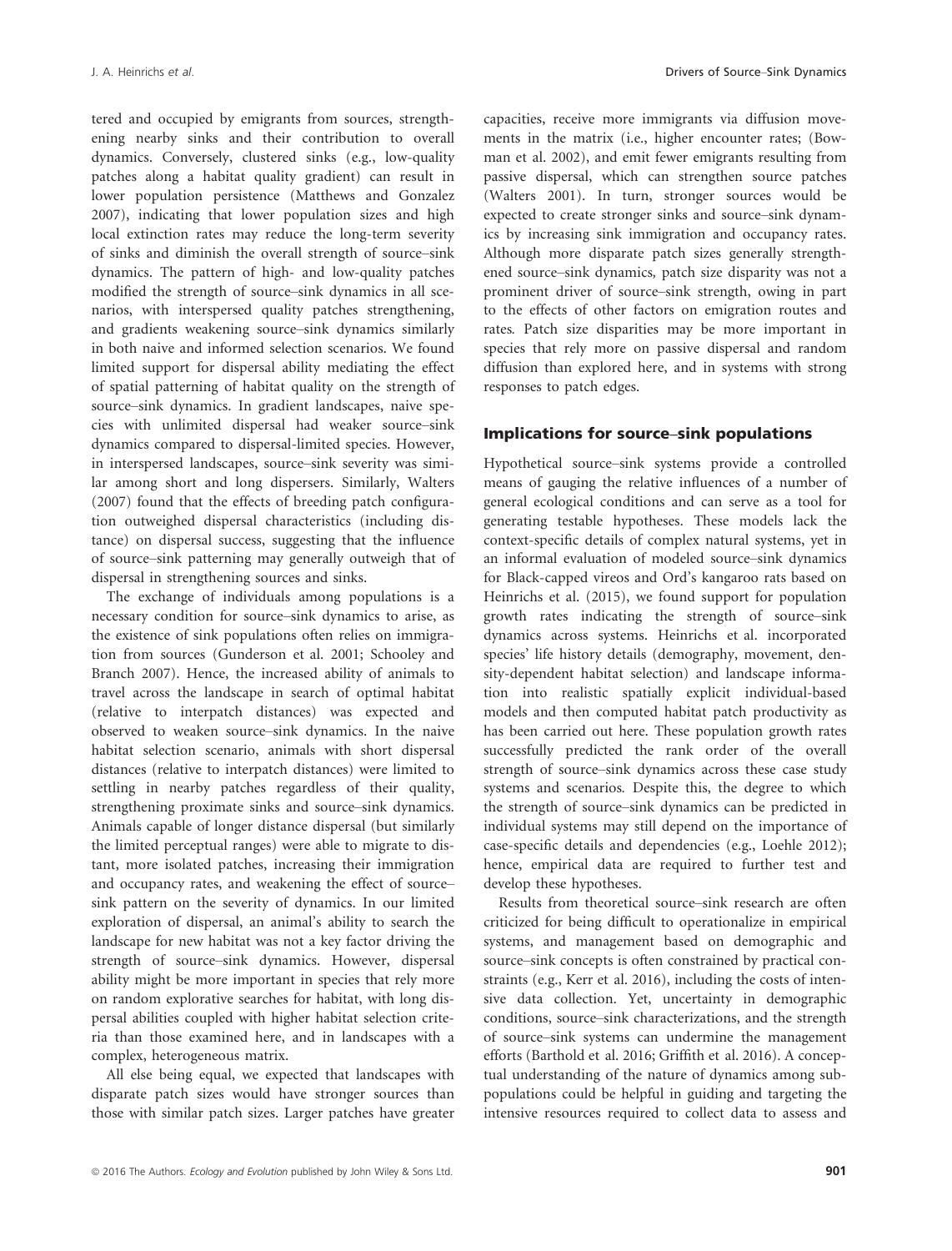evaluate cross-system patterns of source–sink intensities. Well-developed and tested theory predicting the expected strength of source–sink systems can provide a low effort screening tool to identify situations in which source–sink analyses should be undertaken and used to inform management strategies. Conservation and management actions may need to be different for systems with weak versus strong source–sink dynamics, and approaches and decisions made for systems with weak dynamics may not hold for those with strong dynamics. Knowledge of the strength of source–sink dynamics present within a system should be also helpful in indicating the degree of interdependency and the importance of connectivity among populations, and in identifying actions that could be used to alter the severity of source–sink dynamics, particularly for declining species. For instance, systems with particularly strong sources and/or sinks may have patches that disproportionately contribute to and drive regional population dynamics (Schlaepfer et al. 2002; Kawecki 2004; Runge et al. 2006). In such metapopulations, it may be particularly important to accurately identify and assess the strengths and contributions of sources and sinks prior to the selection of local habitats for protection, restoration, or monitoring population trajectories. For example, the strongest and most central source  $(b-d = 1891)$  in Figure 3A drives the performance of all of its neighbors and would likely be a primary target for preservation. Weaker sources or sinks may be targets for habitat restoration, and strong sinks (e.g.,  $b-d = -585$  in Fig. 3A) may also be particularly suitable sites for monitoring changes in source reproductive output (Jonzen et al. 2005) or targeted for habitat removal.

Lastly, generalizations about the factors influencing source–sink severity could be helpful in identifying systems wherein source–sink dynamics may be difficult to detect and where local source–sink identifications might prove difficult or require increased accuracy. Lesser differences in productivity among sources and sinks are expected in systems with weaker source–sink dynamics, making the status of local populations more difficult to identify with confidence, particularly given the difficulty in collecting demographic information and the uncertainty inherent in such data (Runge et al. 2006; Johnson 2007; Robinson and Hoover 2011). Our results suggest that demographic differences among subpopulations may be easier to detect and measure in populations that are not continually challenged by stochastic events, capable of rapid growth, and that inhabit heterogeneous quality landscapes with interspersed high- and low-quality patches. Conversely, it should be more difficult to detect and measure source–sink dynamics in slow-growing populations, highly variable environments, and where a subtle gradient of habitat quality exists. This suggests that if all else is equal, populations wherein reproduction is consis-

tently (intrinsically or extrinsically) suppressed, and populations subject to significant periodic survival stressors (e.g., weather events, exposure to toxins, disease, interspecific interactions), are less likely to exhibit large differences in demographic measurements. Similarly, populations inhabiting landscapes with gradations in habitat quality (e.g., mirroring the transition of underlying vegetation or geologic conditions) are expected to have weaker sources and sinks. In weak source–sink systems, data collection may need to be more comprehensive to detect differences in productivity among local populations and determine their meaning and relevancy for habitat and population management.

## Data accessibility

Data for this paper (model inputs, scenario files, HexSim spatial data, etc.) are publically accessible in an archive database (Dryad). The software and user's guide can be downloaded from<http://www.hexsim.net>.

## Acknowledgments

We thank J. Marzluff and C. Wilsey for input and useful discussions and A. Bleisch for help with analysis. This work was funded by the Strategic Environmental Research and Development Program (SERDP) as part of project RC-2120. The information in this document has been funded in part by the U.S. Environmental Protection Agency. It has been subjected to review by the National Health and Environmental Effects Research Laboratory's Western Ecology Division and approved for publication. Approval does not signify that the contents reflect the views of the Agency, nor does mention of trade names or commercial products constitute endorsement or recommendation for use.

# Conflict of Interest

None declared.

#### References

- Barthold, J., A. Loveridge, D. Macdonald, C. Packer, and F. Colchero. 2016. Bayesian estimates of male and female African lion mortality for future use in population management. J. Appl. Ecol. 53: 295–304.
- Battin, J. 2004. When good animals love bad habitats: ecological traps and the conservation of animal populations. Conserv. Biol. 18:1482–1491.
- Boughton, D. A. 2000. The dispersal system of a butterfly: a test of source-sink theory suggests the intermediate-scale hypothesis. Am. Nat. 156:131–144.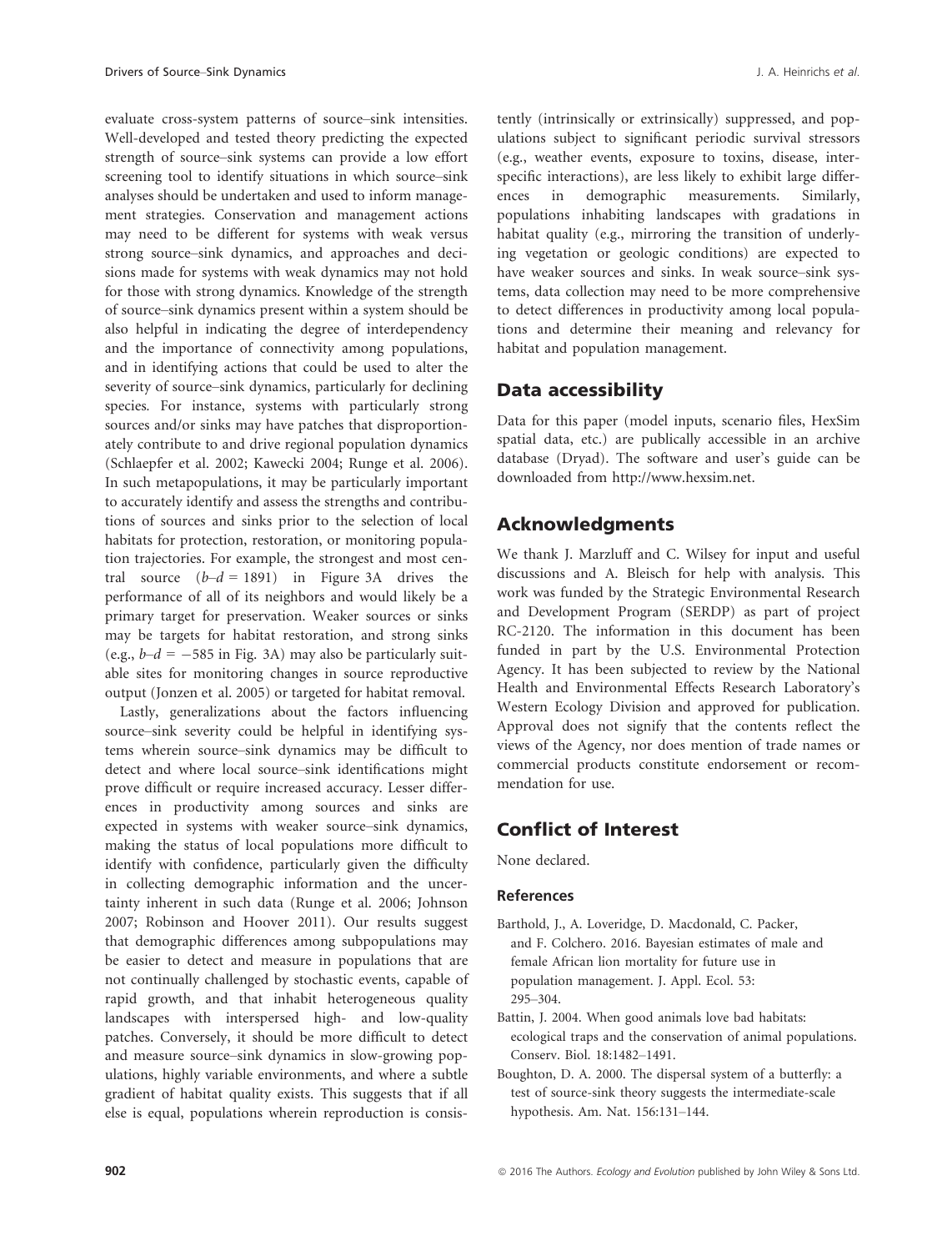Bowman, J., N. Cappuccino, and L. Fahrig. 2002. Patch size and population density: the effect of immigration behavior. Conserv. Ecol. 6:9.

Crone, E. 2016. Contrasting effects of spatial heterogeneity and environmental stochasticity on population dynamics of a perennial wildflower. J. Ecol. 104:281–291.

Dias, P. C. 1996. Sources and sinks in population biology. Trends Ecol. Evol. 11:326–330.

Dunning, J. B., B. J. Danielson, and R. H. Pulliam. 1992. Ecological processes that affect populations in complex landscapes. Oikos 65:169–175.

Gardner, R., and R. O'Neill. 1991. Pattern, process, and predictability: the use of neutral models for landscape analysis. Ecol. Stud. 82:289–307.

Griffith, A., R. Salguero-Gomez, C. Merow, and S. McMahon. 2016. Demography beyond the population. J. Ecol. 104:271– 280.

Gunderson, G., E. Johannesen, H. P. Andreassen, and R. A. Ims. 2001. Source-sink dynamics: how sinks affect demography of sources. Ecol. Lett. 4:14–21.

Hall, L. S., P. R. Krausman, and M. L. Morrison. 1997. The habitat concept and a plea for standard terminology. Wildl. Soc. Bull. 25:173–182.

Heinrichs, J. A., D. J. Bender, D. L. Gummer, and N. H. Schumaker. 2010. Assessing critical habitat: evaluating the relative contribution of habitats to population persistence. Biol. Conserv. 143:2229–2237.

Heinrichs, J. A., J. J. Lawler, N. H. Schumaker, C. B. Wilsey, and D. J. Bender. 2015. Divergence in sink contributions to population persistence. Conserv. Biol. 29:1674–1683.

Heppell, S. S., H. Caswell, and L. B. Crowder. 2000. Life histories and elasticity patterns: perturbation analysis for species with minimal demographic data. Ecology 81:654– 665.

Holland, E. P., J. N. Aegerter, and C. Dytham. 2009. Comparing resource representations and choosing scale in heterogeneous landscapes. Landscape Ecol. 24:213–227.

Holt, R. D. 1996. Adaptive evolution in source-sink environments: direct and indirect effects of densitydependence on niche evolution. Oikos 75:182–192.

Holt, R. D., and M. S. Gaines. 1992. Analysis of adaptation in heterogeneous landscapes: implications for the evolution of fundamental niches. Evol. Ecol. 6:433–447.

Howe, R. W., G. J. Davis, and V. Mosca. 1991. The demographic significance of "sink" populations. Biol. Conserv. 57:239–255.

Johnson, M. D. 2007. Measuring habitat quality: a review. The Condor 109:489–504.

Jonzen, N., J. R. Rhodes, and H. P. Possingham. 2005. Trend detection in source-sink systems: when should sink habitats be monitored? Ecol. Appl. 15:326–334.

Kawecki, T. J. 2004. Ecological and evolutionary consequences of source-sink population dynamics. Pp. 387–414 in I. Hanski and O. E. Gaggiotti, eds. Ecology, genetics, and evolution of metapopulations. Elsevier Academic Press, Oxford.

Kerr, N., P. Baxter, R. Salguero-Gomez, G. Wardle, and Y. Buckley. 2016. Prioritizing management actions for invasive populations using cost, efficacy, demography, and expert opinion for 14 plant species worldwide. J. Appl. Ecol. 53:305–316.

Loehle, C. 2012. A conditional choice model of habitat selection explains the source-sink paradox. Ecol. Model. 235–236:59–66.

Matthews, D. P., and A. Gonzalez. 2007. The inflationary effects of environmental fluctuations ensure the persistence of sink metapopulations. Ecology 88: 2848–2856.

Pulliam, R. H. 1988. Sources, sinks, and population regulation. Am. Nat. 132:652–661.

Pulliam, R. H., and B. J. Danielson. 1991. Sources, sinks, and habitat selection: a landscape perspective on population dynamics. Am. Nat. 137:S50–S66.

Robinson, S. K., and J. P. Hoover. 2011. Does forest fragmentation and loss generate sources, sinks, and ecological traps in migratory songbirds? Pp. 423–449 in J. Liu, V. Hull, A. T. Morzillo and J. A. Wiens, eds. Sources, sinks and sustainability. Cambridge Univ. Press, Cambridge, U. K.

Runge, J. P., M. C. Runge, and J. D. Nichols. 2006. The role of local populations within a landscape context: defining and classifying sources and sinks. Am. Nat. 167:925–938.

Schlaepfer, M. A., M. C. Runge, and P. W. Sherman. 2002. Ecological and evolutionary traps. Trends Ecol. Evol. 17:474–480.

Schooley, R. L., and L. C. Branch. 2007. Spatial heterogeneity in habitat quality and cross-scale interactions in metapopulations. Ecosystems 10:846–853.

Schumaker, N. H. 2012. HexSim (Version 2.3). U.S. Environmental Protection Agency, Environmental Research Laboratory. Available from: [www.hexsim.net](http://www.hexsim.net).

Schumaker, N. H., A. Brookes, J. R. Dunk, B. Woodbridge, J. A. Heinrichs, J. J. Lawler, et al. 2014. Mapping sources, sinks, and connectivity using a simulation model of northern spotted owls. Landscape Ecol. 29: 579–592.

Stahl, J. T., and M. K. Oli. 2006. Relative importance of avian life-history variables to population growth rate. Ecol. Model. 198:23–39.

Treurnicht, M., J. Pagel, K. Esler, A. Schutte-Vlok, H. Nottebrock, T. Kraaij, et al. 2016. Environmental drivers of demographic variation across the global geographic range of 26 plant species. J. Ecol. 104:331–342.

Virgl, J. A., and F. Messier. 2000. Assessment of source-sink theory for predicting demographic rates among habitats that exhibit temporal changes in quality. Can. J. Zool. 78:1483– 1493.